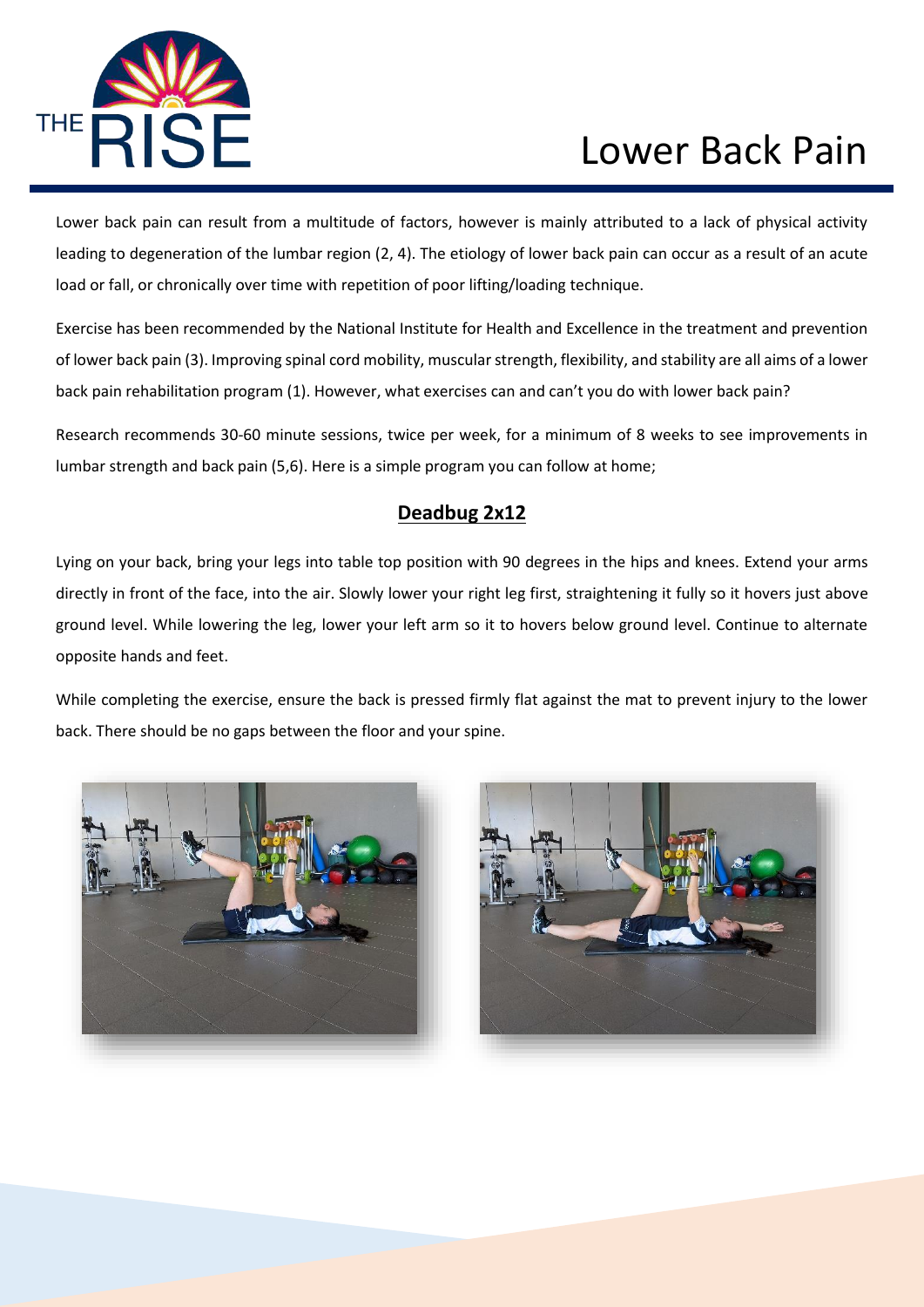

#### **Superman 2x12**

Otherwise referred to as a bird dog, the superman targets the back extensor muscles as well as the glutes and abdominals for balance. In a four point kneeling with hands directly below your shoulders, raise your right arm up until it is horizontal. At the same time, slowly extend your left leg back until it is in a perfect line with the arm and leg so you only have two points of contact with the ground. Hold for 3 seconds at the top of the movement, then slowly lower both leg and arm to the floor ready to swap to the other side.

During the movement, think of pulling your belly button to your spine to engage the core muscles. Keep your back as flat as comfortable, avoiding excessive arches that may compromise back stability. Remember to breathe, and take it slow.



### **Prone Back Extension 2x5**

This exercise strengthens your erector spinae, the muscles that run either side of the spine for overall strength and endurance. Lying face down on a matt, either place your hands by your side or behind your head. Slowly lift your chest off the floor while keeping your legs down on the matt. Hold for five seconds at the top, then slowly lower yourself back down.

This exercise can be progressed and regressed as needed. To make the exercise harder lift the legs as well, hold for longer at the top, or repeat for more repetitions. If this exercise proves too difficult, place feet under a sturdy immovable object such as a bench, or ask a trainer to hold your feet down.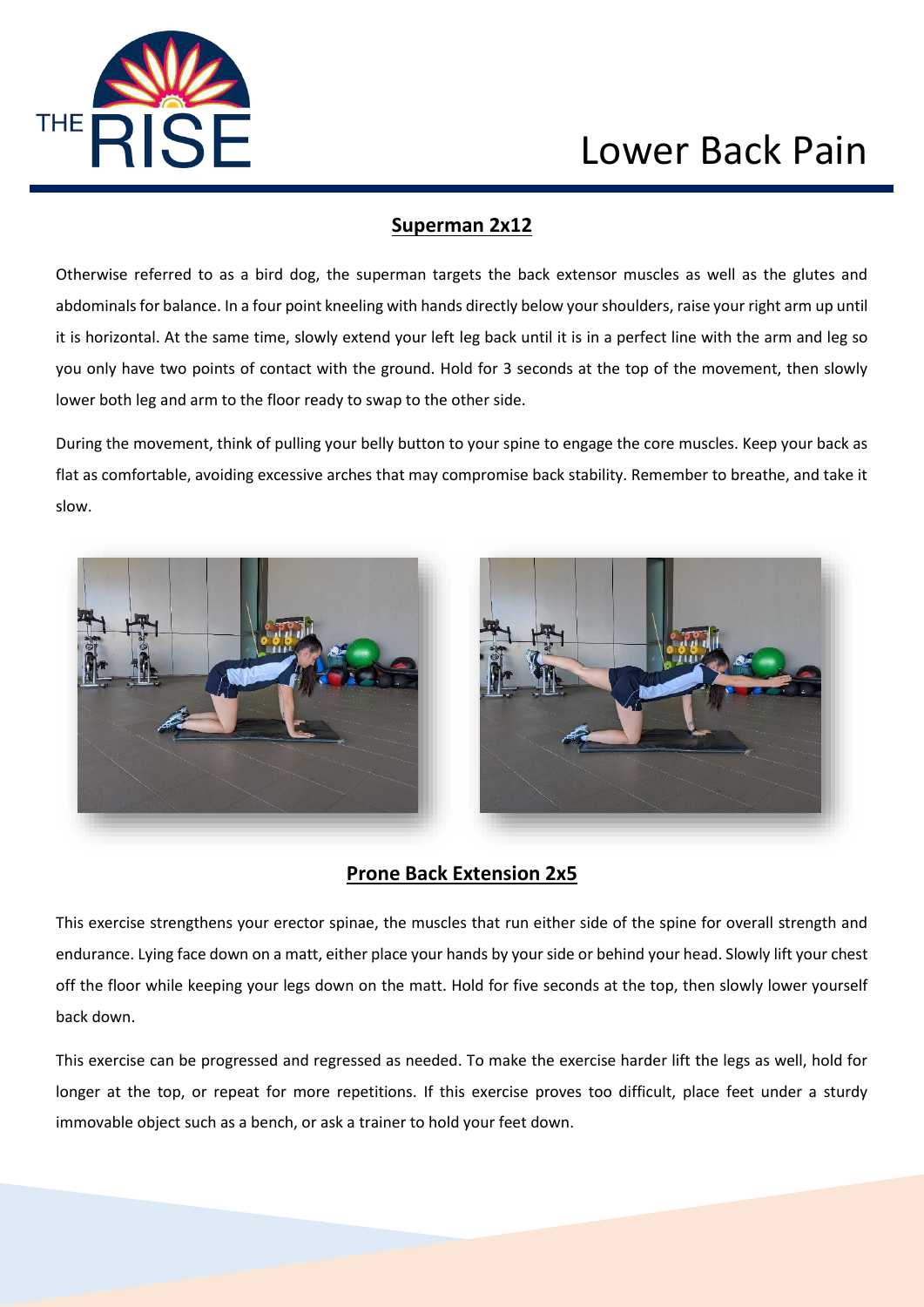



### **Exercises to Avoid**

Exercises that compromise back stability. Until your core muscles are strong enough to support the back, the best thing to do is allow adequate support during physical activity.

- o Russian twist
- o Sit ups
- o Supine leg lifts
- o Toe touches (standing)
- o Bent over row
- o Deadlift

#### **Exercises to Choose**

Core exercises where the back is supported by the floor or a wall, or exercises that strengthen the muscles along the back.

Cardio exercises for weight loss, as this may be an exacerbating factor for lower back pain.

o Recumbent bike may be more suitable, as the back rest allows for support and stability.

Machine based exercises with back supports. Recommended exercises (5):

- o Leg extension
- o Seated calf extension
- o Seated leg curl